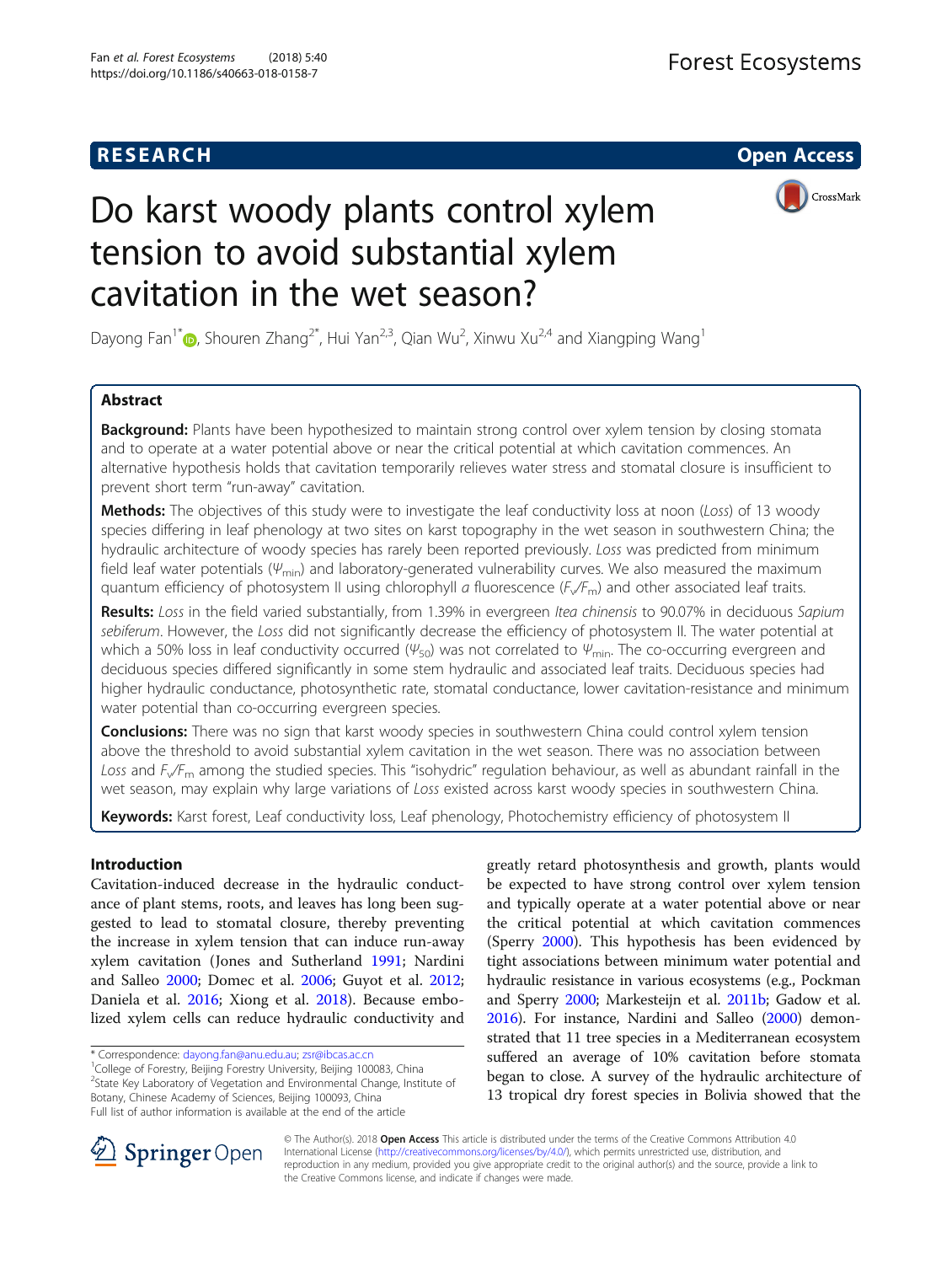average loss of hydraulic conductivity corresponding to minimum leaf water potential was about 20% in the wet season (Markesteijn et al. [2011b\)](#page-10-0).

However, the functional association between minimum water potential and hydraulic safety does not prove that plants can control embolisms, because the loss of hydraulic conductivity is not a linear function of water potential. In fact, a detailed analysis of published data has shown that there exists a large variation among species at the same site in native embolism rates during a day (Pockman and Sperry [2000](#page-10-0); Markesteijn et al. [2011a](#page-10-0), [2011b](#page-10-0)). For example, re-analysis of data from Markesteijn et al. ([2011a,](#page-10-0) [2011b](#page-10-0)) revealed that daily conductivity loss ranged from 5%–63% of maximum conductivity. The embolism rate varied widely, from 11%–95% in the dry season and from 11%–93% in the wet season, across 12 Sonoran desert species (Pockman and Sperry [2000\)](#page-10-0).

Johnson et al. ([2009](#page-10-0)) hypothesized that there may exist two different strategies for the daily maintenance of hydraulic conductivity: 1) a "radical" strategy of substantial loss and subsequent recovery and 2) a more conservative strategy of loss avoidance. Such a hypothesis, we believe, should be assessed broadly in different global ecosystems for a more comprehensive understanding of the role of cavitation in plant water balance. Furthermore, the two strategies might have different impacts on photosynthesis. The conservative strategy requires that plants close their stomata before catastrophic hydraulic failure occurs. As soon as stomata close, photosynthesis would suffer from a shortage of  $CO<sub>2</sub>$  and absorbed light would exceed photosynthetic requirements; consequently, photosystem II (PSII) would be temporarily or chronically photo-inactivated, which could be reflected by a decrease in maximum quantum efficiency of PSII photochemistry  $(F_v/F_m)$  (Baker [2008](#page-9-0)). On the other hand, the radical strategy, which allows massive temporary cavitation with stomata open, would not affect PSII photochemistry, because ambient  $CO<sub>2</sub>$  could diffuse into leaf intercellular spaces, particularly if such massive cavitation temporarily relieved water stress (Holtta et al. [2012](#page-10-0)); therefore its  $F_v/F_m$  should be higher than that in the conservative strategy. This expectation, to our knowledge, has not yet been tested.

The karst topography is characterized by shallow soils with low water-retention capacity and high porosity of the underlying limestone rock. Compared to other karst areas at similar latitudes, the karst area in southwestern China is unique because of its abundant precipitation, with rainfall concentrated in the growing season (from May to September) (Wu et al. [2003\)](#page-10-0), mainly due to the rise in elevation of the Qinghai–Tibet Plateau. Previous studies have shown that the water potential at which a 50% loss in hydraulic conductivity occurs ( $\Psi_{50}$ ) in 31 woody species in this area was only − 1.27 MPa (Fan et al. [2011\)](#page-10-0), compared with high resistance in Mediterranean (Tognetti et al. [1998\)](#page-10-0) and Central American karst regions (McElrone et al. [2004](#page-10-0)). Xylem tension measurements in the wet season have shown that woody plants experienced average midday leaf water potentials  $(\varPsi_{\text{min}})$ of about − 1.5 MPa (Yu et al. [2002](#page-10-0); Liu et al. [2012\)](#page-10-0), suggesting that, on average, more than 50% embolism will occur in the field. Unfortunately, the  $\mathcal{Y}_{50}$  and  $\mathcal{Y}_{\text{min}}$  measurements were made either separately or across different species; therefore, whether karst woody plants in southwestern China can control xylem tension above a critical threshold remains unknown. This knowledge is also crucial to better evaluate the suitability of plant species to site-specific reforestation programs in the karst area in southwestern China, which has suffered serious degradation due to intensive human disturbances.

The objectives of present study were to 1) investigate variation in native embolism in branches and its relationship to leaf traits in 13 woody species (six evergreen and seven deciduous) at two sites in the karst area of southwestern China; 2) examine whether there are associations between Loss and PSII's photochemistry among woody species; and 3) investigate the relationship between native embolism and leaf phenology. Because many studies have demonstrated that evergreen species have larger safety margins (the difference between  $Y_{\text{min}}$ and the water potential at which cavitation occurs), higher cavitation resistance, and lower daily minimum water potential (Choat et al. [2005;](#page-9-0) Chen et al. [2009](#page-9-0); Markesteijn et al. [2011b](#page-10-0); O'Brien et al. [2017\)](#page-10-0) than co-occurring deciduous species, we expected that evergreen species would lose less conductivity than deciduous species on sunny days.

# Materials and methods

# Study area

The study was conducted at two sites in Guizhou Province, southwest China. The Huajiang site (HJ; 25°42'N, 105°35′E, 900 m a.s.l.) and the Puding site (PD; 26°15'N, 105°44′E, 1200 m a.s.l.). The two sites were 60 km from each other, in the southwestern and western parts of the province and have mean annual temperatures 18.4 °C and 15.1 °C, respectively. Both sites have very few days with temperatures below 0 °C in winter (Wu et al. [2003\)](#page-10-0).

The Huajiang site has a warm temperate climate, with a mean annual precipitation (MAP) of 1100 mm, 83% of which occurs during the growth season between May and October. Vegetation in this region is characterized by sparsely distributed secondary deciduous trees and shrubs on bare rocks. The Puding site is dominated by a humid monsoon climate. The MAP is 1398 mm, 60%– 70% of which occurs between May and October. The Puding site has a well-developed secondary evergreen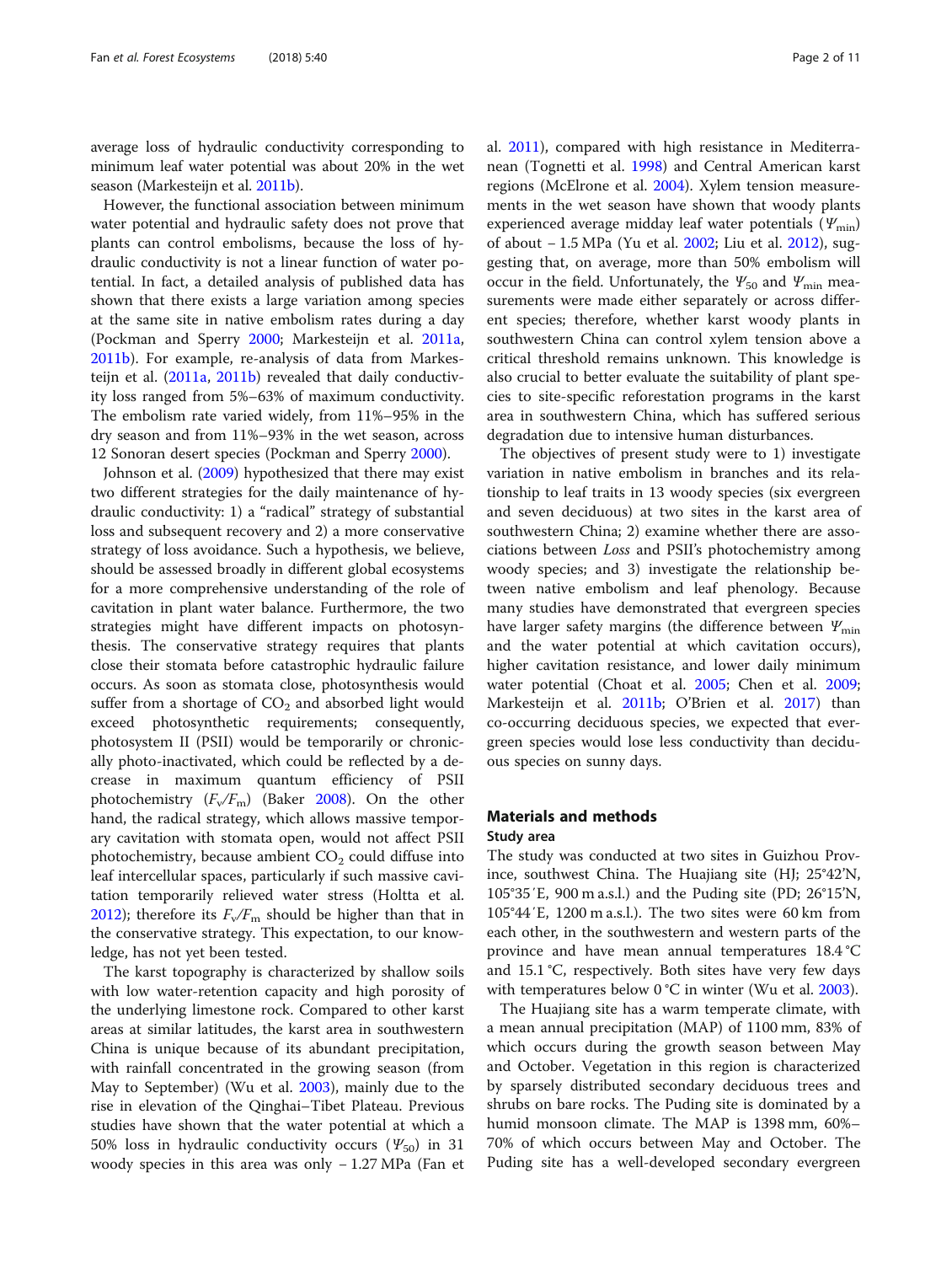and deciduous broad-leaved mixed forest growing in yellow lime soil.

#### Plant materials

We sampled 13 common canopy and sub-canopy woody angiosperm species in 12 plant families in August (Table 1). We sampled saplings or young trees 2–4 m tall that occurred either in canopy gaps created by natural disturbance or near clearings associated with forest roads to ensure that all samples experienced similar light environments. All 13 species were dominant tree species at the two sites.

# In situ photosynthetic gas exchange and chlorophyll a fluorescence measurements

A branch (0.4–0.7 m long) from each tree was detached from the top or middle of the sunny (south-facing) side of the canopy using pruning shears mounted on a 5 m pole. The detached branch was immediately immersed in a water-filled bucket. Then, the end of each branch was re-cut twice under water, ensuring continuum of the xylem conduit.

Theoretically,  $g_s$  is coupled to leaf specific hydraulic conductivity ( $K_{\text{Inoon}}$ ) and  $\Psi_{\text{min}}$  at noon as follows (Oren et al. [1999\)](#page-10-0):

$$
g_s = \frac{K_{\text{Inoon}} \times (\Psi_{\text{min}} - \Psi_s)}{D}
$$

Where D is vapour pressure deficit and  $\Psi_s$  is soil water potential.

To obtain  $g_s$  under similar conditions of  $D$ , we measured  $g_s$  of new, fully expanded leaves on detached branches using a LI-6400 photosynthesis system (LI-COR, Lincoln, NE, USA) in a blue-red light source

leaf chamber with 1000  $\mu$ mol⋅m<sup>-2</sup>⋅s<sup>-1</sup> light intensity, 25° C–30 °C leaf temperature (ambient temperature ranged from 25 °C-32 °C), an airflow rate of  $400 \mu$ mol⋅s<sup>-1</sup>, and 50%–70% relative humidity (ambient, 40%–80%) to maintain D between 0.8 and 1.2 kPa. Instantaneous photosynthetic rate  $(P_n)$  under similar conditions of D was also recorded at the same time. Measurements were conducted at midday, around 11:30–14:00 Beijing Standard Time.

Chlorophyll *a* fluorescence,  $F_o$ , and  $F_m$  (minimum and maximum fluorescence yields corresponding to open and closed reaction centre traps, respectively) were measured in the same leaves used to measure  $g_s$  with a handy-PEA portable fluorometer (Hansatch Instruments, Norfolk, UK) operated at 100% maximum excitation light intensity. Before measurements, the leaves were darkened for at least 30 min. The maximum quantum efficiency of PSII photochemistry,  $F_v/F_m$  (=  $(F_m - F_o)/F_m$ ), can provide a simple and rapid way of monitoring stress (Baker [2008\)](#page-9-0). Non-stressed plants have an  $F_v/F_m$  ratio of 0.75–0.85 (Araus and Hogan [1994](#page-9-0); Ogaya et al. [2011](#page-10-0)).

# Leaf water potential

The midday leaf water potential  $(\Psi_{\text{min}})$  was determined for each species at the two sites using a PSYPRO Water Potential System (Wescor, Logan, UT, USA). The measurements were carried out between 11:30 and 14:00 h Beijing Standard Time on leaves from the detached branches.

# Hydraulic conductance and vulnerability to xylem cavitation

In early morning, branches near those used to measure  $g_s$  were collected to measure  $K_1$  and the vulnerability curve. Briefly, four to nine sun-exposed shoots (2–4

**Table 1** Characteristics of the 13 tree species from the karst area of southwestern China included in this study

| <b>Species</b>                                  | Family           | Leaf phenology | Location | Site      |  |
|-------------------------------------------------|------------------|----------------|----------|-----------|--|
| Alangium chinense (Lour.) Harms subsp. chinense | Alangiaceae      | D              | HJ       | H         |  |
| Carpinus pubescens Burkill                      | Betulaceae       | D              | PD       | <b>PD</b> |  |
| Daphniphyllum oldhami (Hemsl.) Rosenth.         | Daphniphyllaceae | E              | PD       | <b>PD</b> |  |
| Ficusbenquetensis Merrill                       | Moraceae         | E              | HJ       | HJ        |  |
| Itea chinensis Hook, & Arn.                     | Saxifragaceae    | E              | PD       | <b>PD</b> |  |
| Ligustrum lucidum W. T. Aiton                   | Oleaceae         | F              | PD       | <b>PD</b> |  |
| Lindera communis Hemsl.                         | Lauraceae        | E              | PD       | <b>PD</b> |  |
| Lithocarpus glaber (Thunb.) Nakai               | Fagaceae         | E              | PD       | <b>PD</b> |  |
| Mallotus japonicus (L. f.) Müll. var. floccosus | Euphorbiaceae    | $\mathsf{D}$   | HJ       | HJ        |  |
| Picrasma quassioides (D. Don) Bennett           | Simaroubaceae    | $\mathsf{D}$   | HJ       | HJ        |  |
| Platycarya longipes Wu                          | Juglandaceae     |                | PD       | PD        |  |
| Sapium sebiferum (L.) Roxb.                     | Euphorbiaceae    | D              | H        | HJ        |  |
| Stachyurus obovatus (Rehder) Handel-Mazzetti    | Stachyuraceae    | E              | PD       | PD        |  |

D Winter deciduous, E Evergreen, HJ Huajiang site, PD Puding site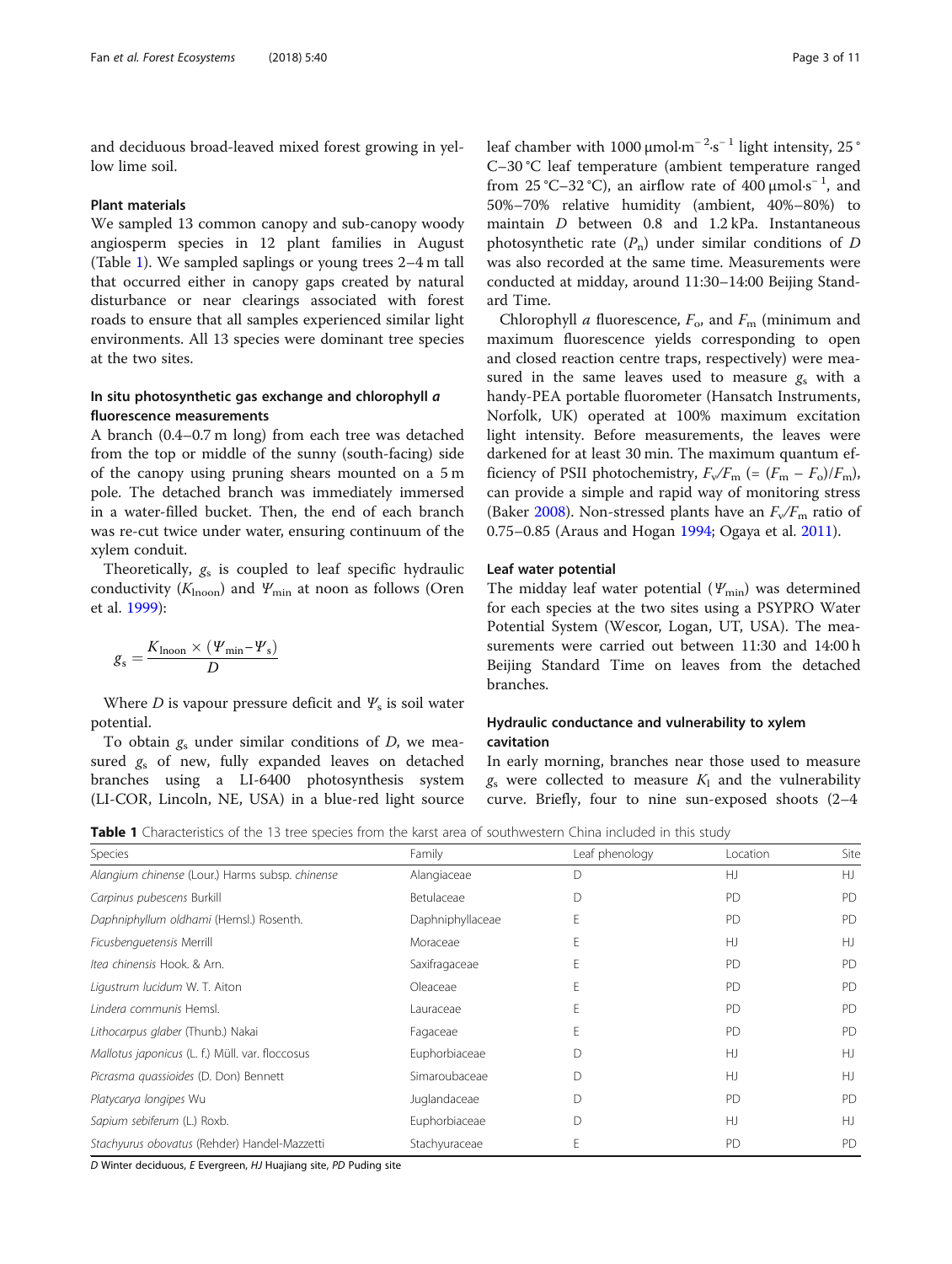years old) of 0.4–0.7 m were cut, immediately wrapped in moist paper towels, and carried to the laboratory, where they were re-cut to 17–19 cm lengths under water for hydraulic measurement. In an air-conditioned laboratory (26 °C), maximum flow rate was measured with a precision balance (Sartorius, BP221S, Göttingen, Germany) under 8 kPa hydrostatic pressure after air emboli were clear by perfusion with 110 kPa distilled water (filtered to 0.2 μm) for 30 min. Measurements were not initiated until after  $\sim$  2 min, when the flow rates stabilized. The efflux changes were measured every 30 s to obtain the flow rate. The  $K_1$  (kg⋅m<sup>-1</sup>⋅MPa<sup>-1</sup>⋅s<sup>-1</sup>)</sub> was calculated by dividing maximum flow rate by the leaf area distal to the measured sample and by pressure gradient. Leaf area was measured and calculated with a scanner and WinFOLIA software (Regent Instruments, Quebec City, Canada).

Vulnerability of the xylem to cavitation was characterized using a vulnerability curve as described by Sperry and Saliendra ([1994](#page-10-0)). Stems were inserted into a collar and sealed with both ends protruding. Air was injected into the collar to a desired pressure, which was maintained for 15 min and then slowly decreased to 0.1 MPa. Afterwards, hydraulic conductivity was re-measured. This procedure was repeated until more than 90% loss in conductivity was reached. The percentage loss of conductivity (PLC) following each pressurization of the chamber was calculated as  $PLC = 100 \times (K_h - K_{hi})/K_h$ , where  $K<sub>hi</sub>$  is the hydraulic conductivity of the sample measured after each chamber pressurization. Vulnerability curves were fitted with an exponential sigmoidal equation (Pammenter and Vander Willigen [1998](#page-10-0)):

$$
PLC = \frac{100}{1 + e^{a(\Psi - b)}}
$$

where  $\Psi$  is the negative of the injection pressure and  $a$ and b are coefficients estimated by non-linear regression in SPSS 10.0 (IBM, Chicago, IL, USA). The coefficient b represents  $\Psi_{50}$ .

The 15–17 cm long stem as applied in the present study, may cause an open-vessel artefact. To check this possibility, firstly we traced the book Woods in China (Cheng et al. [1992](#page-9-0)), in which the data of the sampled species showed that the maximum vessel element's length ranged from 150 (Picrasma quassioides) to 2000 μm (Daphniphyllum oldhami). Secondly, to measure the VC curve, we applied a 0.1 MPa in the collar to re-measure hydraulic conductivity to minimize the possible open-vessel artefact (Cochard et al. [1992](#page-9-0)). Further, some studies showed that generally the current-year branches of woody species (diffuse-porous and ring-porous) have the maximum vessel length less than 16 cm in different forest ecosystems (eg. Cochard et al.

[1990](#page-9-0); Sperry et al. [1994](#page-10-0); Hacke et al. [2006](#page-10-0); Jacobsen et al. [2008\)](#page-10-0). However, we also noticed some woody species (eg. Quercus rubra) have vessels with length of more than 1 m in the literature (Ennajeh et al. [2011](#page-10-0)), which means there is a little chance that some branch samples in the present study may have open-vessels at both ends.

We calculated the daily maximum percentage loss of leaf hydraulic conductivity (Loss), as well as  $K_1$  at noon  $(K<sub>lnoon</sub>)$ , by using field water potential measurements and the vulnerability curve (Johnson et al. [2009\)](#page-10-0). It has been reported that xylem embolism is likely a critical element for the decrease of leaf hydraulic conductance during the daytime (Kikuta et al. [1997](#page-10-0); Woodruff et al. [2007](#page-10-0); Johnson et al. [2010\)](#page-10-0).

### Data analysis

We tested the differences between evergreen and deciduous species using ANOVA and Multivariate ANOVA (MANOVA), the latter using either the identity or contrast response design (both with indistinguishable results) and using the Pillais Trace statistic test. When necessary, data were log-transformed to meet normality assumptions. Pearson correlation analysis was conducted among investigated traits. All analyses were performed using SPSS 10.0.For investigation on the relationship between  $\Psi_{\min}$  and  $\Psi_{50}$ , data from this study as well as previously-published literature cross different ecosystems (Pockman and Sperry [2000;](#page-10-0) Choat et al. [2005](#page-9-0); Hao et al. [2008;](#page-10-0) Markesteijn et al. [2011b](#page-10-0)) were compiled.

# Results

Values of  $\mathcal{Y}_{\text{min}}$  ranged from - 0.96 MPa in Stachyurus *obovatus* (an evergreen species at the PD site) to  $-1.61$ MPa in Mallotus japonicus (deciduous; HJ site), a difference of only 0.65 MPa (Table [2](#page-4-0)). These values corresponded closely to data collected by Liu et al. [2012\)](#page-10-0) at the same sites. On the contrary, there were wide variations in vulnerability curves and  $\Psi_{50}$  across the 13 species (Table [2,](#page-4-0) Fig. [1](#page-5-0)). In this study, S. obovatus was the species most resistant to xylem cavitation; its  $\Psi_{50}$  of – 4.31 MPa was seven-fold more negative than the least resistant species, Daphniphyllum oldhami (evergreen; PD). The Loss at noon, calculated using field water potential measurements and the vulnerability curve, varied substantially in the field, from 1.39% in Itea chinensis (evergreen; PD) to 90.07% in Sapium sebiferum (deciduous; HJ) (Table [2\)](#page-4-0). As an extension of the study by Johnson et al. ([2009](#page-10-0)), we compiled from the literature a large dataset on embolism of native woody species across various ecosystems (Pockman and Sperry [2000;](#page-10-0) Bucci et al. [2003](#page-9-0); Nardini et al. [2003](#page-10-0); Brodribb and Holbrook [2004](#page-9-0); Meinzer et al. [2004;](#page-10-0) Choat et al. [2005;](#page-9-0) Brodribb and Holbrook [2006;](#page-9-0) Bhaskar et al. [2007](#page-9-0); Hao et al. [2008](#page-10-0); Johnson et al. [2009;](#page-10-0) Markesteijn et al. [2011b](#page-10-0); Guyot et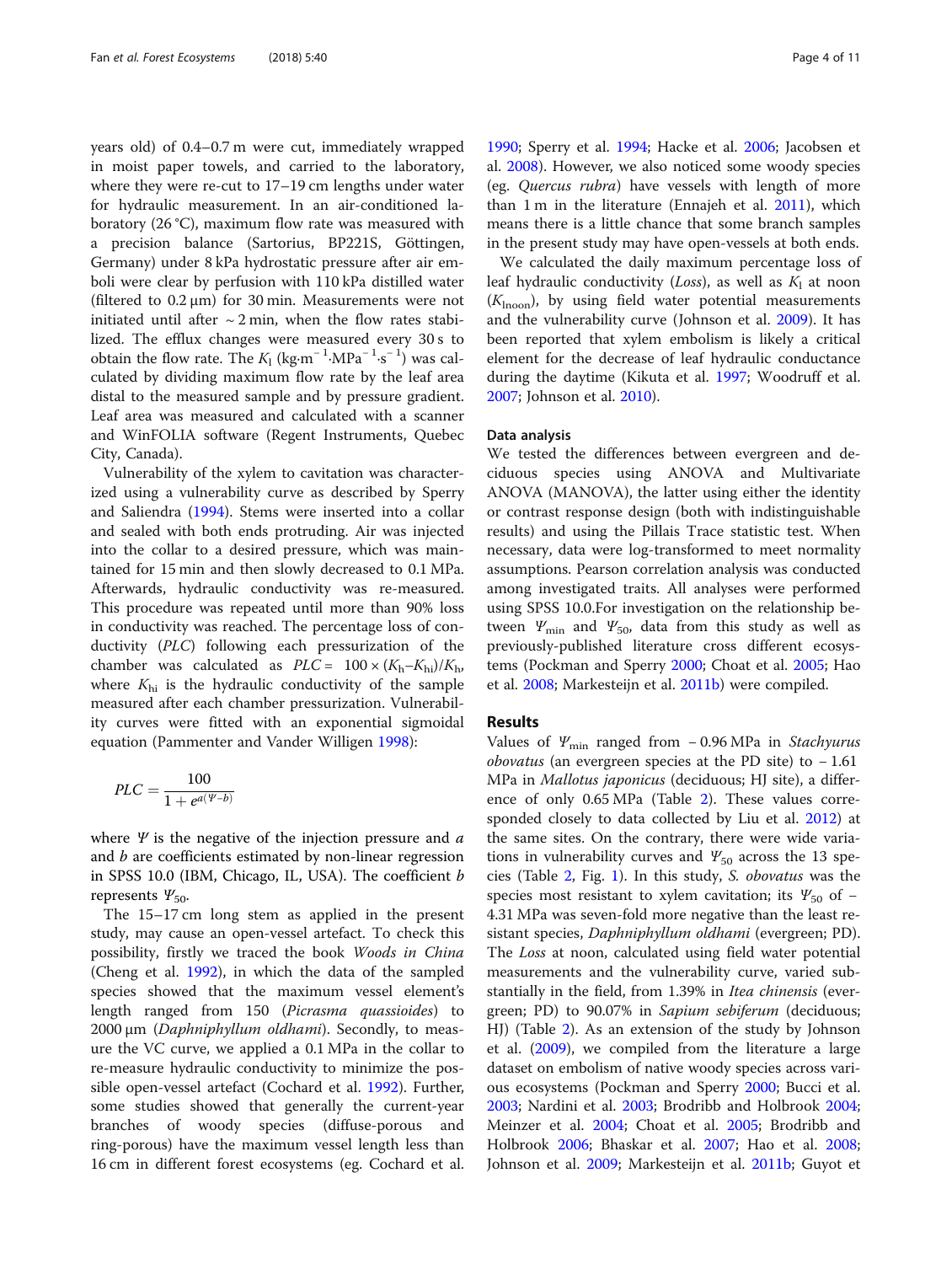<span id="page-4-0"></span>Table 2 Summary parameters for the 13 woody karst species from southwestern China examined in this study. Minimum leaf water potential ( $\psi_{min}$ , MPa), photosynthetic rate ( $P_n$ , µmol⋅m<sup>−2</sup>⋅s<sup>−1</sup>), stomatal conductance ( $g_s$ , mol⋅m<sup>−2</sup>⋅s<sup>−1</sup>), leaf specific conductivity (K , kg⋅m<sup>− 1</sup>⋅MPa<sup>− 1</sup>⋅s<sup>− 1</sup>), xylem tension at 50% cavitation (Ψ<sub>50</sub>, MPa), leaf specific conductivity at noon (K<sub>lnoon</sub>, kg⋅m<sup>− 1</sup>⋅MPa<sup>− 1</sup>⋅s<sup>− 1</sup>), loss percentage of  $K_1$  at noon (Loss, %), maximum quantum efficiency of photosystem II ( $F_v/F_m$ ), and hydraulic safety margin (Margin, Mpa) were assessed for each species. Standard errors were shown in parentheses

| $\Psi_{\text{min}}$ | $P_{n}$      | $g_{\rm s}$ | $K_{\parallel}$ | $\Psi_{50}$   | $K_{\text{Inoon}}$ <sup>2</sup> | Loss <sup>a</sup> | $F\sqrt{F_m}$ | Marginb                                                                                                                                                                 |
|---------------------|--------------|-------------|-----------------|---------------|---------------------------------|-------------------|---------------|-------------------------------------------------------------------------------------------------------------------------------------------------------------------------|
| $-1.50(0.25)$       | 10.55 (1.24) | 0.38(0.10)  | 6.06(1.13)      | $-1.08(0.23)$ | 1.94                            | 67.95             | 0.75(0.01)    | $-0.42$                                                                                                                                                                 |
| $-0.99(0.32)$       | 6.90(2.96)   | 0.23(0.08)  | 2.68(0.88)      | $-1.39(0.15)$ | 1.77                            | 33.82             | 0.78(0.02)    | 0.4                                                                                                                                                                     |
| $-1.12(0.21)$       | 4.05(0.71)   | 0.11(0.03)  | 0.91(0.32)      | $-0.62(0.08)$ | 0.09                            | 89.84             | 0.79(0.01)    | $-0.5$                                                                                                                                                                  |
| $-1.15(0.62)$       | 5.12(0.23)   | 0.13(0.05)  | 2.17(1.27)      | $-0.66(0.09)$ | 0.42                            | 80.68             | 0.80(0.01)    | $-0.49$                                                                                                                                                                 |
| $-0.99(0.18)$       | 7.46(1.65)   | 0.14(0.02)  | 1.40 (0.49)     | $-2.54(0.26)$ | 1.38                            | 1.39              | 0.76(0.02)    | 1.55                                                                                                                                                                    |
| $-0.98(0.06)$       | 9.86(0.53)   | 0.21(0.01)  | 0.51(0.21)      | $-0.85(0.12)$ | 0.20                            | 60.13             | 0.79(0.02)    | $-0.13$                                                                                                                                                                 |
| $-1.08(0.18)$       | 9.71(3.79)   | 0.17(0.12)  | 1.70 (0.53)     | $-1.57(0.32)$ | 1.16                            | 31.69             | 0.81(0.01)    | 0.49                                                                                                                                                                    |
| $-1.09(0.16)$       | 11.49 (1.23) | 0.32(0.15)  | 1.44 (0.19)     | $-3.67(0.60)$ | 1.13                            | 21.37             | 0.80(0.01)    | 2.58                                                                                                                                                                    |
| $-1.61(0.23)$       | 7.03(0.66)   | 0.34(0.12)  | 3.53(0.63)      | $-1.12(0.12)$ | 0.95                            | 73.19             | 0.77(0.03)    | $-0.49$                                                                                                                                                                 |
| $-1.07(0.19)$       | 10.71 (0.82) | 0.31(0.05)  | 2.46(0.55)      | $-1.50(0.04)$ | 1.59                            | 35.56             | 0.76(0.01)    | 0.43                                                                                                                                                                    |
| $-1.38(0.05)$       | 10.49 (0.66) | 0.30(0.08)  | 5.60(0.49)      | $-0.93(0.13)$ | 0.20                            | 87.84             | 0.77(0.01)    | $-0.77$                                                                                                                                                                 |
| $-0.96(0.56)$       | 5.42 (2.09)  | 0.14(0.03)  | 0.86(0.19)      | $-4.31(0.39)$ | 0.74                            | 14.07             | 0.80(0.02)    | 3.35                                                                                                                                                                    |
| $-1.42(0.31)$       | 10.37(1.71)  | 0.23(0.02)  | 4.52(0.82)      | $-0.65(0.08)$ | 0.45                            | 90.07             | 0.84(0.02)    | $-0.77$                                                                                                                                                                 |
|                     |              |             |                 |               |                                 |                   |               | where the difference bottom concreted where this curve and field water potential measurements $^{\circ}$ calculated as the difference botween $^{\circ}$<br>and minimum |

, calculated using laboratory-generated vulnerability curve and field water potential measurements.<sup>b</sup>, calculated as the difference between  $\bm{\varphi}_{50}$  and minimum water potentia

al. [2012\)](#page-10-0). Loss values for a total 75 species were bimodally-distributed (Fig. [2](#page-6-0), Additional file [1:](#page-9-0) Table S1). The  $K_1$  and  $K_1$  at noon ( $K_{\text{Inoon}}$ ) each varied by more than 10-fold. On average, the evergreen species displayed significantly higher  $Y_{\text{min}}$  and lower  $K_1$  than the deciduous species, but the differences in  $K_{\text{Inoon}}$  between groups was not significant (Table [3](#page-6-0)). Evergreen species also tended to exhibit lower loss (42.7%) of  $K_{\text{Inoon}}$  and lower  $\Psi_{50}$ than deciduous ones (Table [3](#page-6-0)).

The  $F_v/F_m$  ratios of all 13 species were above 0.75 (Table 2), suggesting that no physiological stress was experienced at noon. When the species were classified into two groups based on daily maintenance of hydraulic conductivity (10%–40% and 60%–90%; Johnson et al. [2009](#page-10-0)), no significant differences in  $F_v/F_m$  ratio was detected between the groups (Fig. [3](#page-6-0)). There were substantial variations among species in  $g_s$  at noon measured under constant vapour pressure deficit (Table 2). The  $P_n$ varied among species by a factor of about three, whereas variation in  $g<sub>s</sub>$  was each several times greater. On average, evergreen species had significantly lower  $g_s$ , and higher hydraulic safety margin than deciduous ones. A MANOVA using the Pillais Trace statistic revealed that the two groups, on the whole, was not significantly different for the 8 leaf traits (Table [3\)](#page-6-0).

The values of  $g_s$  were positively correlated with  $K_1$ across species ( $P = 0.013$ ), while  $K_{\text{Inoon}}$  was not significantly associated with  $g_s$  (P = 0.073; Fig. [4\)](#page-7-0). A strong association between  $\Psi_{\min}$  and  $\Psi_{50}$  across different ecosystems was demonstrated; species with lowest  $\Psi_{\min}$ 

were most resistant to drought-induced cavitation (Fig. [5\)](#page-8-0). However, no significant relationship was detected from data pooled from this study alone (Fig. [5](#page-8-0), Table [4](#page-8-0)).  $\mathcal{Y}_{50}$  was only marginally positively associated with  $K_1$  (Table [4](#page-8-0),  $P = 0.08$ ), consistent with previous results either across many vegetation types (Maherali et al. [2004](#page-10-0)) or within specific ecosystems (e.g., temperate for-est; Maherali et al. [2006](#page-10-0)). There was no association between Loss and  $F_v/F_m$  (Table [4](#page-8-0), P = 0.58).

# **Discussion**

The loss of leaf conductivity in the field, most likely due to leaf or stem xylem embolism (Domec et al. [2006](#page-9-0); Woodruff et al. [2007;](#page-10-0) Johnson et al. [2009;](#page-10-0) Blackman et al. [2017\)](#page-9-0), can be accurately predicted from field measurements of leaf water potentials and laboratory-generated vulnerability curves (Brodribb and Holbrook [2004](#page-9-0); Johnson et al. [2009\)](#page-10-0). The 13 species in this study varied substantially in Loss in the field, from 1.39% in the evergreen *I. chinensis* to 90.07% in the deciduous *S. sebiferum* in the field. The large variation in Loss in the karst area in China argued against the hypothesis that plants control xylem tension above threshold for cavitation. Interestingly, Loss in the current study did not significantly depress the efficiency of PSII and/or the photosynthetic rate, suggesting that photosynthetic capacity was not affected by xylem cavitation, even in the extreme case of *S. sebiferum*, which lost 90% hydraulic conductivity at noon.

Loss values for a total 75 species was bimodally-distributed, further supporting the idea that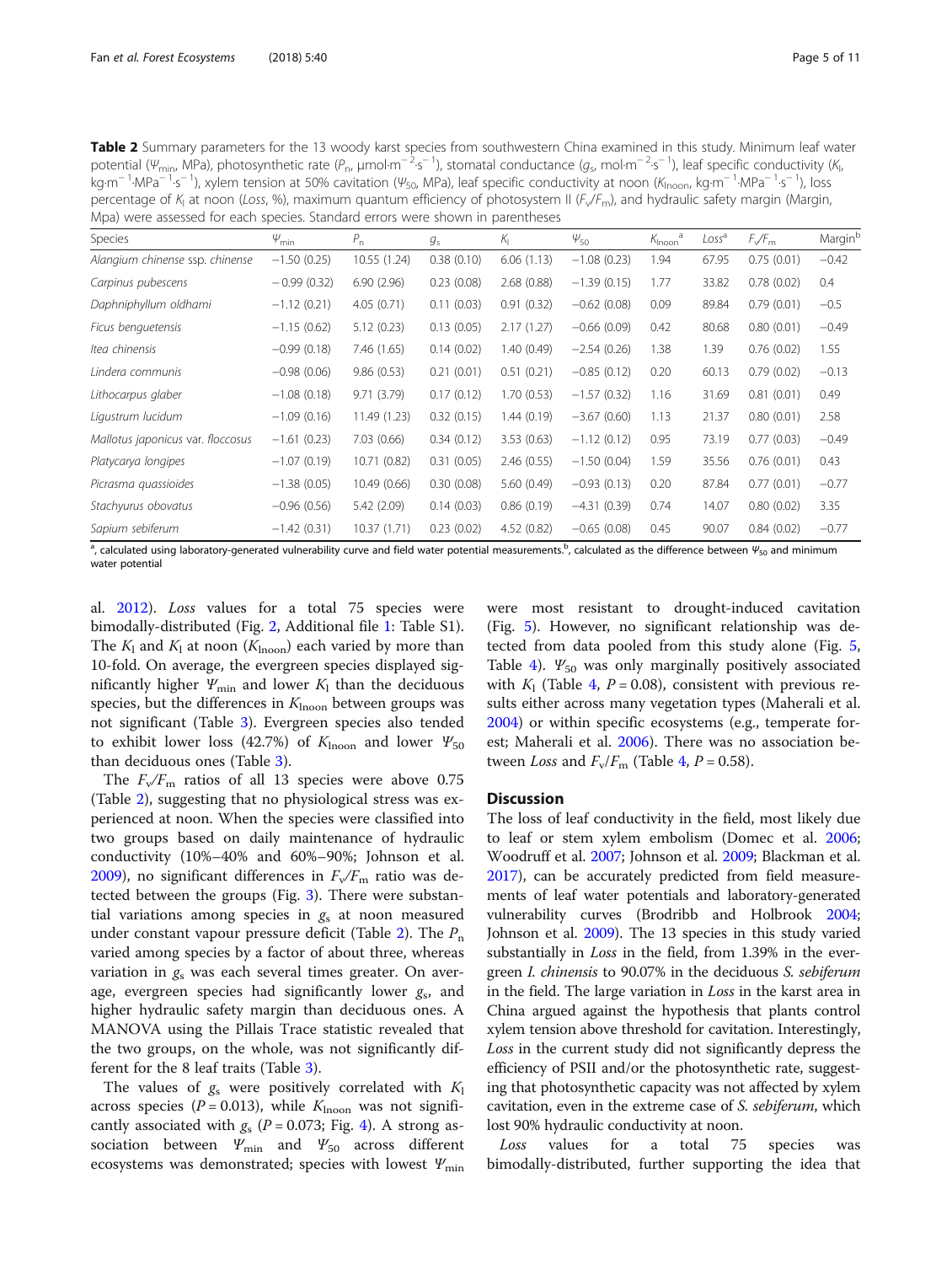<span id="page-5-0"></span>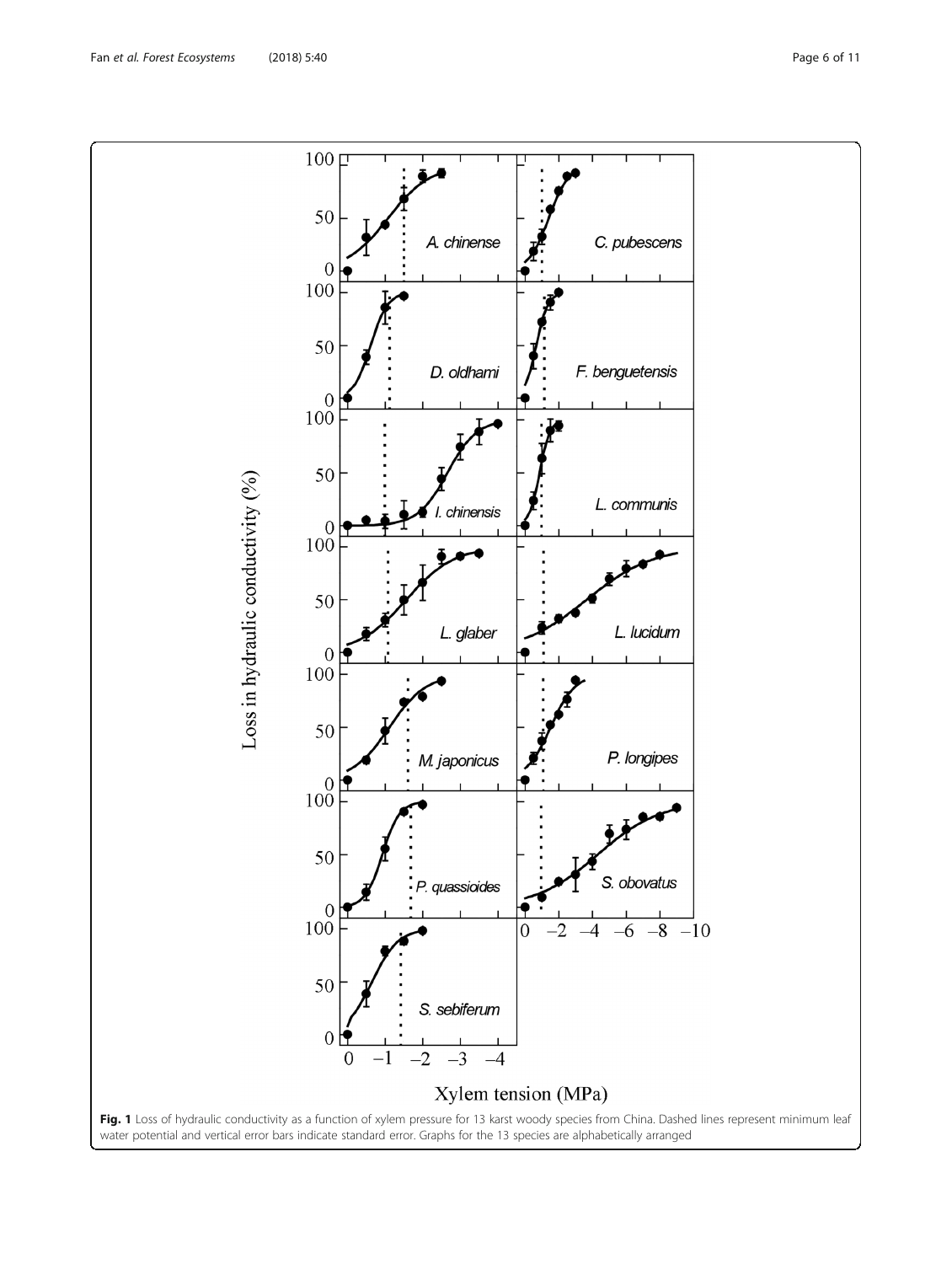

<span id="page-6-0"></span>

plants can adopt two strategies to deal with xylem cavitation: 1) maintain the water potential above the cavitation threshold, or 2) tolerate massive xylem cavitation and subsequent recovery (Jones and Sutherland [1991](#page-10-0); Johnson et al. [2009\)](#page-10-0). Some plants can operate well beyond the point of xylem failure via stomata closure, but they sacrifice carbon fixation, because ambient  $CO<sub>2</sub>$  cannot diffuse into leaf intercellular spaces. Other plants can tolerate massive cavitation over the short term, allowing photosynthesis to continue. In fact, massive cavitation was experimentally demonstrated to help relieve water stress temporarily by releasing water from

Table 3 Mean values of hydraulic and leaf traits for evergreen and deciduous functional groups and the results of MANOVA to test the effect of leaf phenology on measured traits

| <b>Traits</b>           | <b>Deciduous</b> | Evergreen |
|-------------------------|------------------|-----------|
| $\psi_{\min}$ *         | $-1.33$          | $-1.05$   |
| $P_{n}$                 | 9.34             | 7.59      |
| $g_{s}$ **              | 0.3              | 0.17      |
| $K_1$ ***               | 4.14             | 1.28      |
| $\Psi_{50}$             | $-1.11$          | $-2.03$   |
| $K_{\mathsf{Inoon}}$    | 1.23             | 0.73      |
| Loss                    | 64.7             | 42.7      |
| Margin*                 | $-0.27$          | 0.98      |
| <b>MANOVA</b>           | F                | P         |
| <b>Functional group</b> | 2.654            | 0.181     |

 $* P < 0.05$ ,  $** P < 0.01$ ,  $** P < 0.001$ . Trait abbreviations and units as in Table [2.](#page-4-0) MANOVA was performed using the Pillais Trace statistic (= 0.181)



embolizing conduits to the transpiration stream (Logullo and Salleo [1992;](#page-10-0) Holtta et al. [2012](#page-10-0)) and to lower the risk of xylem wall implosion (Pratt et al. [2008](#page-10-0)).

There were no sign of physiological stress in the 13 species at noon and no significant differences in  $F_v/F_m$ between plants with less than 40% and more than 60% Loss. The relationship between Loss and  $F_v/F_m$  was also not significant. Thus, plants adopting both strategies could maintain PSII efficiency at noon in the karst region of China, possibly via different hydraulic solutions. For example, the radical strategy allowing massive xylem cavitation could temporarily relieve water stress and therefore might maintain photosynthesis for hours before leaf water reserves are exhausted (Logullo and Salleo [1992](#page-10-0); Holtta et al. [2012](#page-10-0)). Such massive embolized conduits could be expected to be fully refilled before the following dawn. In fact,  $\Psi_{\text{predawn}}$  values of two fig species in the karst region of southwestern China were close to zero (Liu et al. [2012b\)](#page-10-0), suggesting they had fully refilled embolized conduits. However, another survey of 50 karst woody species at forest site demonstrated that  $\Psi_{\text{predawn}}$ values were about − 1.0 MPa (Liu et al. [2012a](#page-10-0)), suggesting that embolisms persisted. Such a large discrepancy between two studies at similar sites deserves further investigation. For the conservative strategy, these plants might develop a stronger ability to dissipate excessive absorbed light energy as nonphotochemical quenching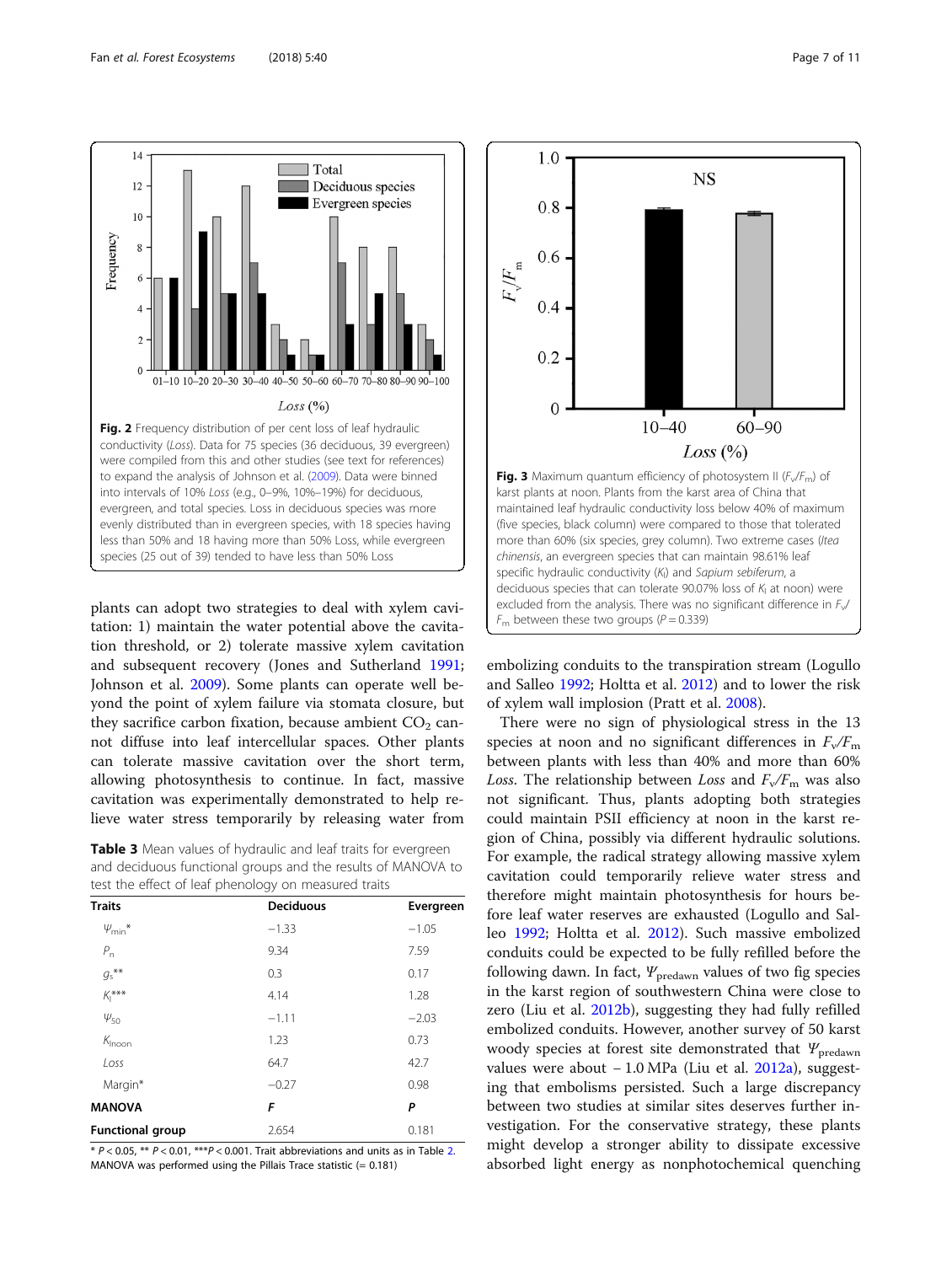<span id="page-7-0"></span>

(NPQ) to alleviate excitation pressure at PSII reaction centres and consequently maintain PSII maximum quantum efficiency (Baker [2008](#page-9-0)). Interestingly, it is noteworthy that  $g_s$  had no association with Loss (Table [4](#page-8-0)); possibly whole-plant hydraulic adjustment participates in the regulation of Loss, which merit further investigation.

The previously reported strong association between  $\Psi_{50}$  and  $\Psi_{\text{min}}$  across species in some ecosystems (e.g., Pockman and Sperry [2000](#page-10-0); Markesteijn et al. [2011b](#page-10-0); Choat et al. [2012\)](#page-9-0) was not observed by using our data in the current study, suggesting that xylem resistance is not necessarily related to the tensions experienced in the karst area. In fact, the absence of such an association could be explained by the fact that karst plants maintained a very narrow range of  $\varPsi_{\text{min}}$  (from – 0.96 MPa in S. obovatus to −1.61 MPa in M. japonicus) in the present study. Such "isohydric" regulation behaviour may also have been seen in other studies in this area (Yu et al. [2002](#page-10-0); Liu et al.  $2012a$ ). For example, Liu et al. ( $2012a$ ) reported a  $\mathcal{Y}_{\text{min}}$ range from about − 1 to − 1.8 MPa in the wet season and − 1 to − 2.6 MPa in the dry season (50 tree species), and Yu et al. ([2002](#page-10-0)) reported a  $\Psi_{\text{min}}$  range from -0.79 to − 2.2 MPa in the wet season (25 tree species). In other words, plants with isohydric regulation might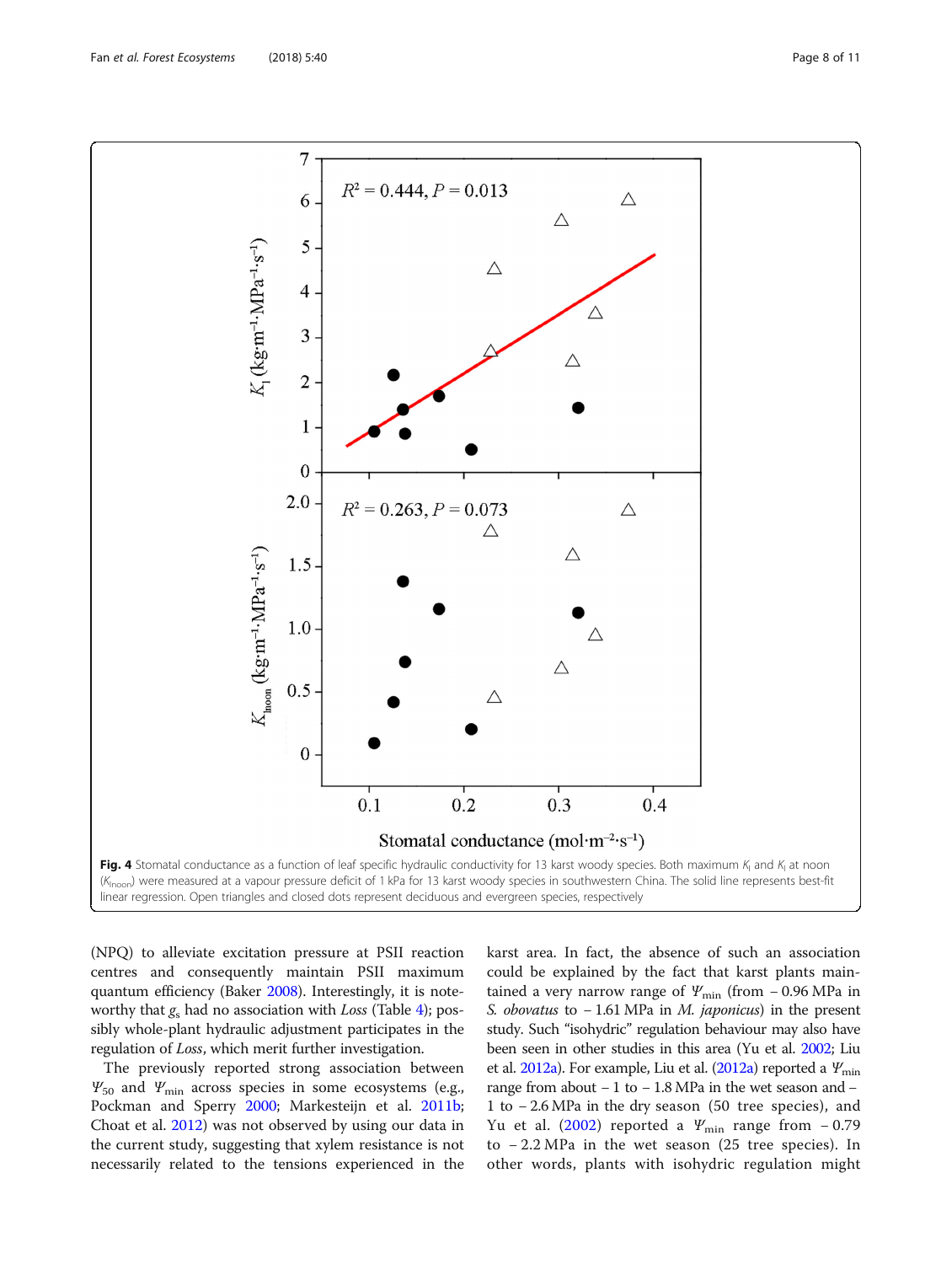have larger variations in loss of hydraulic conductivity than "anisohydric" one. For example, a relatively isohydric piñon pine experienced loss of root hydraulic conductivity

ranging from 0 to 100% PLC during a seven-year observation period, compared with the constant and very small PLC of a co-occurring anisohydric juniper (McDowell [2011\)](#page-10-0). Theoretical assessments of the role of stomatal regula-

tion on hydraulic conductance revealed a positive, linear relationship between  $g_s$  and  $K_l$  if the whole-plant water pressure gradient and D between the leaf and air remain

similar (Sperry et al. [1993](#page-10-0); Oren et al. [1999](#page-10-0)). Given that the species studied here had similar  $\Psi_{\min}$  and D, the close relationship between  $K_1$  and  $g_s$  found was consistent with previous studies in other ecosystems (Hubbard et al. [2001](#page-10-0); Santiago et al. [2004](#page-10-0)). Interestingly, the  $K_{\text{hooon}}$ was not significantly correlated with  $g_s$ ; similarly, Santiago et al. ([2004](#page-10-0)) reported that the correlation coefficient between  $K_{init}$  and  $g_s$  was lower than that between  $K_{\text{lmax}}$  and  $g_s$ . The absence of correlation between  $K_{\text{Inoon}}$ and  $g_s$  could have many explanations. For example, leaf capacity may decouple the relationship between  $K_{\text{Inoon}}$ and  $g<sub>s</sub>$ .

Evergreen species, with 42.7% Loss at midday, tended to maintain xylem conductivity better than deciduous species (with 64.7%) in the current study, although the difference between groups was not significant  $(P =$ 0.221). This tendency was also seen in the more even distribution of Loss frequencies in deciduous than in evergreen species; 18 deciduous species had less than 50% and 18 had more than 50% Loss, while more evergreen species (25 of 39) had less than 50% Loss. These results were consistent with our expectation that evergreens could avoid massive cavitation at midday better than co-occurring deciduous species.

A MANOVA revealed a non-significant contrast between deciduous and evergreen species in hydraulic and associated leaf traits, which means these two life-history adaptations are likely part of a continuum of strategies (Borchert [1994;](#page-9-0) Brodribb et al. [2002](#page-9-0); Williams et al. [2008](#page-10-0); Ishida et al. [2010\)](#page-10-0). On the other hand, deciduous species were geared towards higher hydraulic conductance, photosynthetic rate, stomatal conductance, lower hydraulic safety margin and lower cavitation-resistance and minimum water potential than co-occurring evergreen species, in agreement with previous reports (Gartner et al. [1990](#page-10-0); Sobrado [1993](#page-10-0); Choat et al. [2005](#page-9-0); Chen et al. [2009;](#page-9-0) Markesteijn et al. [2011b](#page-10-0); Fu et al. [2012](#page-10-0); O'Brien et al. [2017\)](#page-10-0). The strategy of higher tolerance of

Table 4 Magnitude and statistical significance of Pearson correlations between hydraulic and leaf traits of 13 karst woody species in southwestern China

| Trait               | $\varphi_{\rm min}$ | $P_n$     | $g_{\rm s}$ | $K_{\rm I}$ | $\varphi_{50}$ | $K_{\text{Inoon}}$ | Loss       | $F\sqrt{F_m}$ | Margir |
|---------------------|---------------------|-----------|-------------|-------------|----------------|--------------------|------------|---------------|--------|
| $\varphi_{\rm min}$ |                     |           |             |             |                |                    |            |               |        |
| $P_{n}$             | $-0.229$            |           |             |             |                |                    |            |               |        |
| $g_{\rm s}$         | $-0.621*$           | $0.704**$ |             |             |                |                    |            |               |        |
| $K_{\vert}$         | $-0.815*$           | 0.422     | $0.666*$    |             |                |                    |            |               |        |
| $\psi_{50}$         | $-0.452$            | 0.000     | 0.075       | 0.414       |                |                    |            |               |        |
| $Kl_{\text{noon}}$  | $-0.040$            | 0.350     | 0.513       | 0.333       | $-0.237$       |                    |            |               |        |
| Loss                | $-0.654*$           | $-0.067$  | 0.136       | 0.505       | $0.804**$      | $-0.519$           |            |               |        |
| $F_{\sqrt{F_{m}}}$  | 0.125               | $-0.046$  | $-0.412$    | $-0.247$    | $-0.032$       | $-0.568*$          | 0.168      |               |        |
| Margin              | $0.591*$            | $-0.055$  | $-0.187$    | $-0.541$    | $-0.984**$     | 0.216              | $-0.853**$ | 0.063         |        |
|                     |                     |           |             |             |                |                    |            |               |        |

 $* P < 0.05$ ,  $** P < 0.01$ ,  $*** P < 0.001$ . Trait abbreviations and units as in Table [2](#page-4-0)

<span id="page-8-0"></span>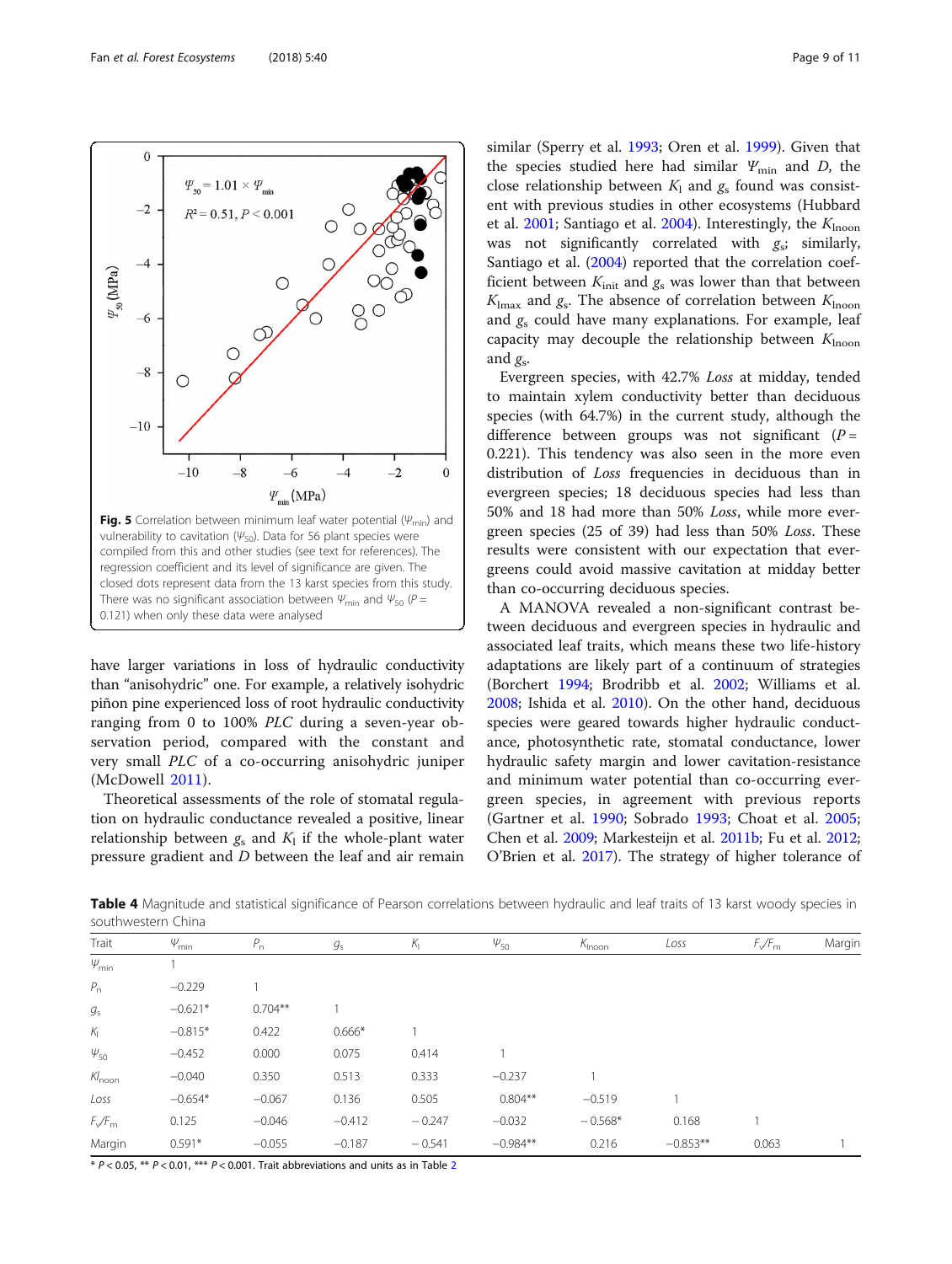<span id="page-9-0"></span>hydraulic loss seen in deciduous species might guarantee sufficient carbon gain when water is abundant, or water stress could be relieved temporarily by releasing water from embolizing conduits to the transpiration stream, which might favour fast growth closely associated with a higher photosynthetic rate during the growing season (Santiago et al. [2004](#page-10-0); Chen et al. 2009). During droughts or winter, deciduous species minimize transpiration by shedding their leaves, thereby greatly reducing the risk of long-term hydraulic failure (Maherali et al. [2004\)](#page-10-0).

In conclusion, we found no evidence that karst woody species in southwestern China could control xylem tension to avoid substantial xylem cavitation. The variation in loss of leaf conductivity in this study did not significantly depress the efficiency of PSII.  $\mathcal{Y}_{50}$  was not related to  $Y_{\text{min}}$ . The frequency distribution of the loss of leaf hydraulic conductivity due to xylem cavitation at noon in a total of 75 species from this study and the literature supported the idea presented by Johnson et al. ([2009](#page-10-0)) that there may exist two different strategies for the daily maintenance of hydraulic conductivity. The co-occurring evergreen and deciduous woody species of karst in southwestern China differed significantly in some stem hydraulic and associated leaf traits. Under the high variable daily moisture conditions in karst areas in China, the interactions between isohydric regulation behaviour, low cavitation resistance (Fan et al. [2011](#page-10-0)), and other hydraulic traits (particularly root systems) for maintaining homeostatic water balance in whole plants are worthy of further study. A more sophisticated design of field investigation on a single species in different seasons, to explore the relationship between PLC,  $F_v/F_m$ , water storage capacity and NPQ, is necessary for future study.

# Additional file

[Additional file 1:](https://doi.org/10.1186/s40663-018-0158-7) Table S1. Species measured, growth form, midday leaf water potential ( $\psi_{\text{min}}$ ), the percentage loss of conductivity (PLC), the Ψ at which a 50% loss in conductivity occurs ( $\Psi_{50}$ ), the method used to determine PLC, the ecosystem where the measurement was conducted, and the reference. (DOCX 38 kb)

#### Abbreviations

HJ: Huajiang site;  $K_{\text{init}}$ : initial leaf hydraulic conductance; MAP: mean annual precipitation; PD: Puding site; PLC: percentage loss of conductivity; PSII: photosystem II;  $\psi_\mathrm{predawn}$ : Predawn leaf water potential

# Acknowledgements

Not applicable.

#### Funding

This study was financially supported by the National Key Research and Development Program of China (2016YFA0600802) and State Key Project of Research and Development Plan (2016YFC0502104).

#### Availability of data and materials

All data and materials can be obtained by requesting from the author.

#### Authors' contributions

DF and SZ contributed equally to this paper. HY, QW and XX carried out the experiment, DF, XW and SZ performed the statistical analyses and drafted the manuscript. All authors read and approved the final manuscript.

#### Ethics approval and consent to participate

Not applicable.

#### Competing interests

The authors declare that they have no competing interests.

#### Author details

<sup>1</sup>College of Forestry, Beijing Forestry University, Beijing 100083, China. <sup>2</sup>State Key Laboratory of Vegetation and Environmental Change, Institute of Botany, Chinese Academy of Sciences, Beijing 100093, China. <sup>3</sup>Inner Mongolia Forestry Monitoring and Planning Academy, Hohhot 010020, China. <sup>4</sup>China Meteorological Administration, Beijing 100081, China.

#### Received: 15 June 2018 Accepted: 14 December 2018 Published online: 30 December 2018

#### References

- Araus JL, Hogan KP (1994) Leaf structure and patterns of photoinhibition in two neotropical palms in clearings and forest understory during the dry season. Am J Bot 81:726–738
- Baker NR (2008) Chlorophyll fluorescence: a probe of photosynthesis in vivo. Annu Rev Plant Biol 59:89–113
- Bhaskar R, Valiente-Banuet A, Ackerly DD (2007) Evolution of hydraulic traits in closely related species pairs from Mediterranean and nonmediterranean environments of North America. NewPhyt 176:718–726
- Blackman CJ, Aspinwall MJ, Tissue DT, Rymer PD (2017) Genetic adaptation and phenotypic plasticity contribute to greater leaf hydraulic tolerance in response to drought in warmer climates. Tree Physiol 37:583–592
- Borchert R (1994) Soil and stem water storage determine phenology and distribution of tropical dry forest trees. Ecology 75:1437–1449
- Brodribb TJ, Holbrook NM (2004) Diurnal depression of leaf hydraulic conductance in a tropical tree species. Plant Cell Environ 27:820–827
- Brodribb TJ, Holbrook NM (2006) Declining hydraulic efficiency as transpiring leaves desiccate: two types of response. Plant Cell Environ 29:2205–2215
- Brodribb TJ, Holbrook NM, Gutierrez MV (2002) Hydraulic and photosynthetic coordination in seasonally dry tropical forest trees. Plant Cell Environ 25:1435–1444
- Bucci SJ, Scholz FG, Goldstein G, Meinzer FC, Sternberg LDL (2003) Dynamic changes in hydraulic conductivity in petioles of two savanna tree species: factors and mechanisms contributing to the refilling of embolized vessels. Plant Cell Environ 26:1633–1645

Chen JW, Zhang Q, Cao KF (2009) Inter-species variation of photosynthetic and xylem hydraulic traits in the deciduous and evergreen Euphorbiaceae tree species from a seasonally tropical forest in South-Western China. Ecol Res 24:65–73

- Cheng JQ, Yang JJ, Liu P (1992) Woods in China. Chinese Forestry Publishing House, Beijing
- Choat B, Ball MC, Luly JG, Holtum JAM (2005) Hydraulic architecture of deciduous and evergreen dry rainforest tree species from North-Eastern Australia. Trees-Struct Funct 19:305–311
- Choat B, Jansen S, Brodribb TJ, Cochard H, Delzon S, Bhaskar R, Bucci SJ, Feildet TS, Gleasonal SM, Hacke UG, Jacobsen AL, Lens F, Maherali H, Martínez-Vilalta J, Mayr S, Mencuccini M, Mitchell PJ, Nardini A, Pittermann J, Pratt RB, Sperry JS, Westoby M, Wright IJ, Zanne AE (2012) Global convergence in the vulnerability of forests to drought. Nature 491:752–755
- Cochard H, Cruiziat P, Tyree MT (1992) Use of positive pressures to establish vulnerability curves: further support for the air-seeding hypothesis and implications for pressure-volume analysis. Plant Physiol 100:205–209
- Cochard H, Melvin T, Tyree MT (1990) Xylem dysfunction in Quercus: vessel sizes, tyloses, cavitation and seasonal changes in embolism. Tree Physiol 6:393–407
- Daniela D, Marc W, Heinrich S (2016) Variability of European beech wood density as influenced by interactions between tree-ring growth and aspect. Forest Ecosyst 3(1):6. <https://doi.org/10.1186/s40663-016-0065-8>
- Domec JC, Scholz FG, Bucci SJ, Meinzer FC, Goldstein G, Villalobos-Vega R (2006) Diurnal and seasonal variation in root xylem embolism in neotropical savanna woody species: impact on stomatal control of plant water status. Plant Cell Environ 29:26–35